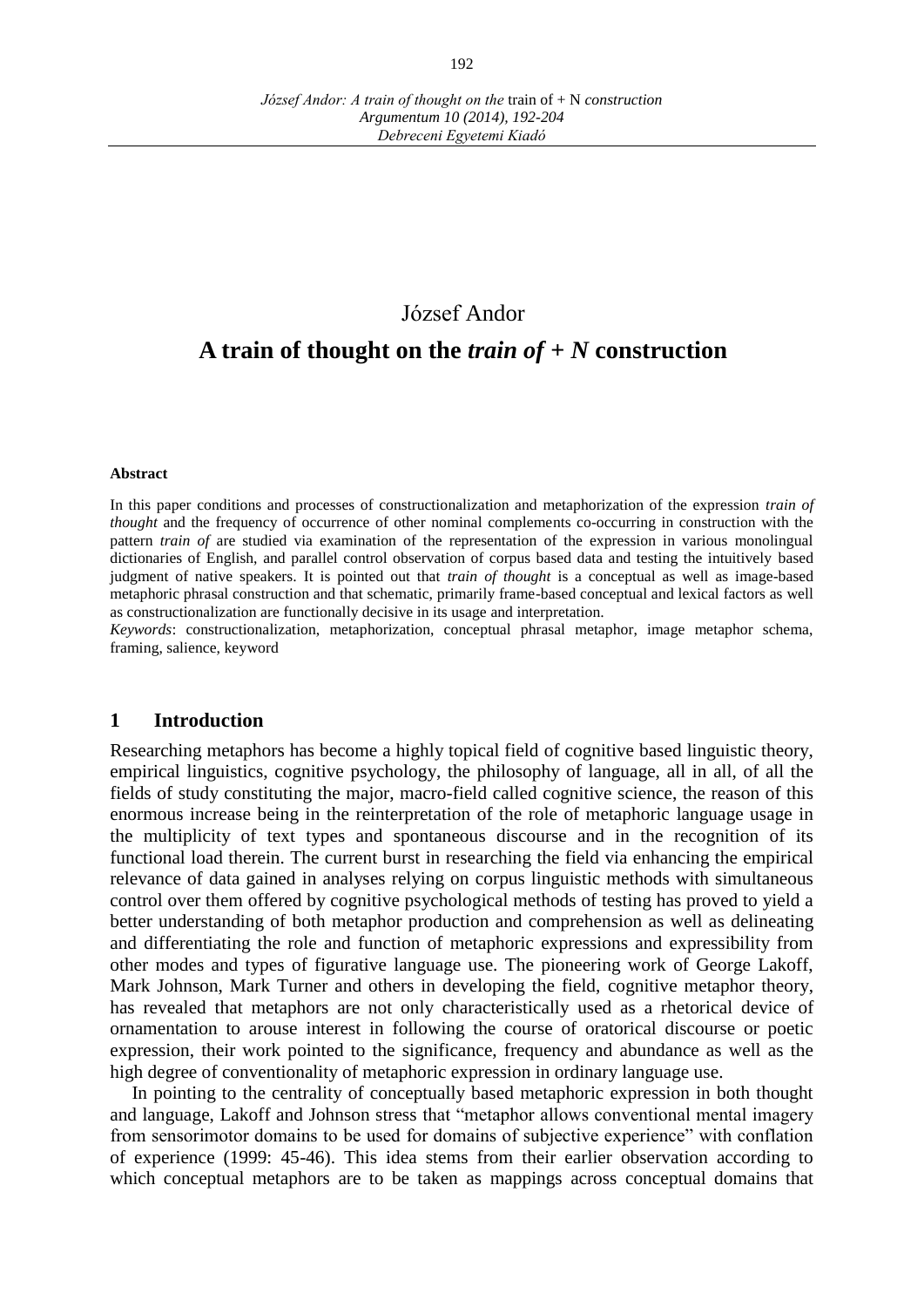structure people's reasoning, experience, and generally, our everyday language (Lakoff & Johnson 1980), that is, metaphors are experientially grounded mappings. Lakoff & Turner stress that although metaphorization is linguistically coded in words, it is principally grounded in thought as a form of conceptual representation (1989: 2). Generally speaking, "from a conceptual point of view, primary [that is, basic] metaphors are cross-domain mappings from a *source domain* (the sensorimotor domain) to a *target domain* (the domain of subjective experience)" (Lakoff & Johnson 1999: 58). Concerning the relations between these two domains of metaphorical representation, Kövecses notes that usually in forms of everyday language use the source domain is typically easier to grasp and process mentally than the target domain (2008: 381). He observes that in conceptual metaphors abstraction in the target domain is conceptually higher and deeper than in the source domain, which is usually represented by more concrete or physical concepts. Kövecses also observes that the mapping oft he source onto the target is typically not reversible, which criterion serves as a basic factor in recognizing metaphoricity in the lexis of discourse (2010: 7), and that a single source domain can potentially instigate several target domains within the bounds of a given culture (2010: 136). Sources and targets are contextually bound to particular meaning foci activated by particular lexical items functioning as keywords in a particular metaphorical expression. The nature and rate of activation of particular meaning foci are conceptually dependent on culturally coded schematic stereotypes evoked in the form of conceptual scenes, frames, and scripts.<sup>1</sup> The activity potential of the keywords in the source and target domain may be balanced depending on the type of context, but it may also show differences of gradience. The instigative potential of such lexical items is dependent on their rate of conceptually based salience conditions and their lexical mapping potential within the relevant types of schematic structures.

In studies of figurative language use metaphors are usually discussed together with other types of tropes, for instance, with various forms of metonymic expression, and also with phrasal expressions as well as idioms. Based on empirically grounded investigations by Lakoff, Turner, Johnson, Gibbs, and others, the scope and formal domains of these types of figurative language can be reasonably and fairly precisely characterised and delineated. The expression of metaphorization is easy to trace both in phrasal and idiomatic linguistic representation. However, whereas underlying the structuralization of conceptual metaphors the role of collocability of lexis is important however not rigidly expressed, in phrasal expressions the degree of rigidity of lexical collocation is considerably higher, more absolute in nature, unless relatively weakened by morphosyntactically grounded constructional variation. Concerning idioms, the role of this factor has been variously interpreted. Whereas in earlier approaches to analysing idiomatic language use rigidity of formal structuring was taken to be a vitally important factor in the identification of idioms, more recent experimentation by cognitive psychologists has revealed a relative rate of flexibility in the formal representation of idiomatic lexical expression (Gibbs & Colston 2012). Conceptually based metaphorization frequently occurs in yet another form of linguistic representation where the degree of collocability of the lexis gains primary importance, that of constructional meaning. Revealing the formal aspects, degree of rigidity versus relative flexibility of constructionalization in a historical perspective is one of the current, hot topics of research in historical semantics and pragmatics, as well as historically based corpus linguistics (Traugott & Trousdale 2013).

 $\overline{a}$ 

<sup>1</sup> The nature and psychological relevance of conceptual structures like scenes, frames, and scripts, and the types of knowledge related to them are outlined in Andor (1985).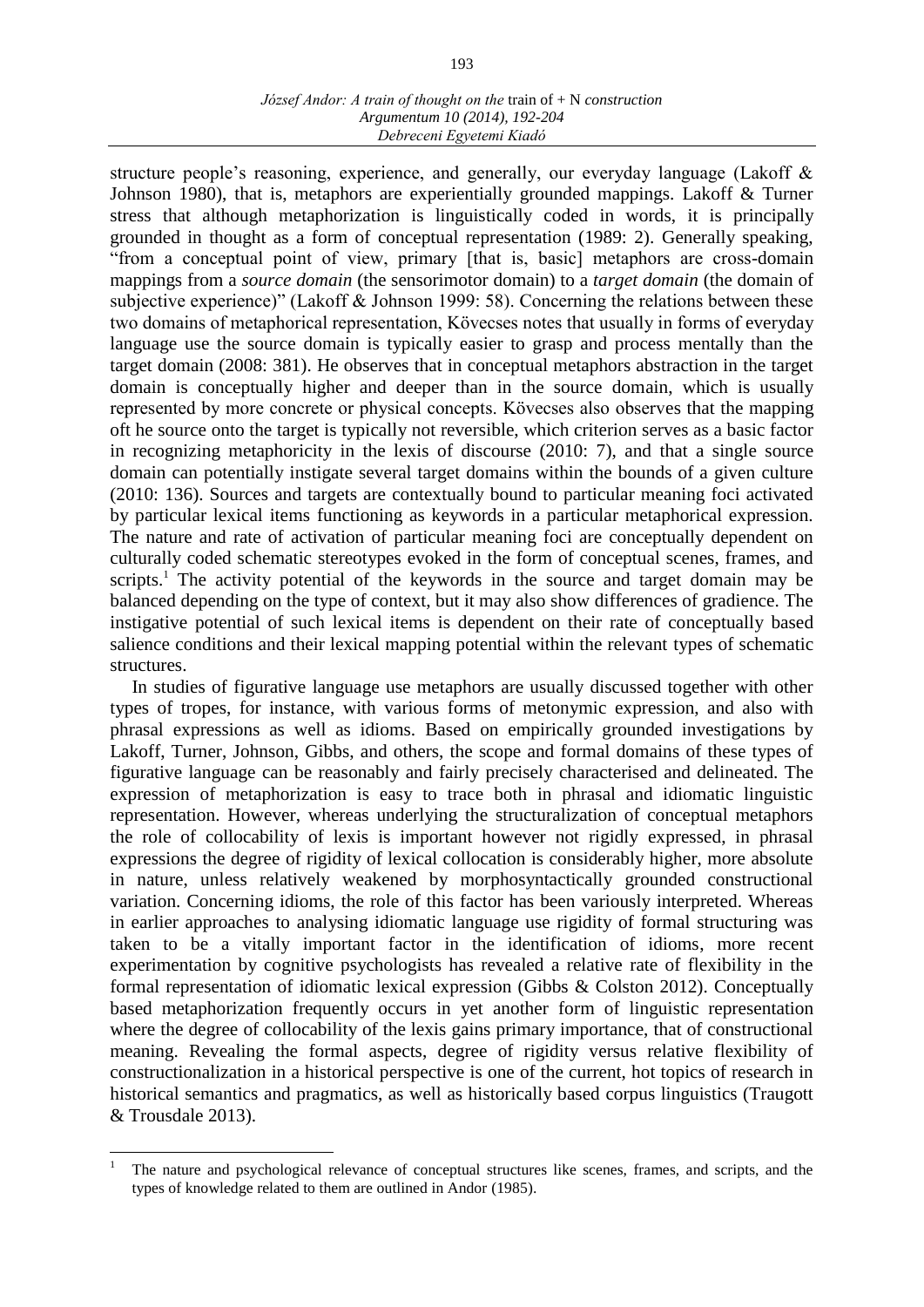It has been a major, ongoing research question to ascertain the issue of metaphor comprehension along the lines of primary decoding of literal lexical representation and secondary understanding of metaphoric force of expressions, or, as an alternative, recognition of simultaneous, parallel decoding of both literary and figurative content, and as a further alternative, spontaneous, direct decoding of figurative meaning without the mental processing of the literal meaning of lexically coded message. Experiments and research results are abundant (see Gibbs & Colston 2012), but final solutions to the clue of understanding have not so far been found. Empirically based results gained so far seem to disclose the fact, however, that the mode of decoding, mental processing of figurative content may largely depend on the type of figurative form: the higher the level of compositionality the higher the likeliness of primary activation and processing of the literal meaning of the message. With the growth of formally expressed non-compositionality the rate of primary decoding of figurative meaning without activation of any sort of literal meaning radically grows. Classic examples are the cases of the idiomatic phrase (or phrasal idiom) *spill the beans* versus the noncompositional phrase *by and large*. In the idiomatic expression *spill the beans* the two lexical items having keyword status are the verb *spill* and the noun *beans*. According to the metaphorical competence (providing conceptual fluency outlined by Danesi (1993: 493)) of users of language, they are conceptually distant items in the mental lexicon. Recognition of their idiomatic status and usage is the result of a lexically unusual cohesive and conceptual linkage in the form of a metaphorical extension of their meaning from their literal sense to a highly abstracted conceptual domain representing the sense of 'revealing a secret suddenly', via instigation of the conceptual domain and lexical networks of this – from the point of view of the literal sense of these items – new frame and script. Concerning their frame activating potential, the verb *spill* has a higher force and wider extendability than the noun *beans*. However, during decoding the meaning and idiomatic force of the expression *spill the beans*  speakers and hearers do, although perhaps faintly, rely on the literal sense of both lexical items constituting lexical parts of the expression via their compositional linkage. Analyzable idioms have been shown experimentally to evoke both source and target domains during mental processing (Gibbs 1994). The case of the expression *by and large* is radically different. Users of English have to acquire this expression without reference to the meaning of its parts, as lexical structure here is fully non-compositional, there is not even a feeble piece of literally relevant meaning potential traceable to serve as a conceptually based linkage to constitute this multi-word expression.

As already referred to above, lexical items conceptually, semantically, and pragmatically constituting parts of schematic structures such as frames and scenes do not have an equal status in serving as keywords in metaphorization, as they may have gradationally different frame and scene evoking potential. Basic level terms and their conceptually more salient and conventionally and cognitively deeper registered subparts (in the frame or scene) tend to have a higher potential for metaphorization as a key word. As pointed out by Dancygier & Sweetser (2014: 55), metaphors around the keyword *house* are rampant in the language, and those around *room* also have considerable frequency, whereas there are practically no metaphors using *staircase* or *doormat*, as the latter items in no way serve as active zones for the particular conceptual domain or lexical network where they belong in their mental representation. This, again, supports the idea that the layering of keywordhood in the mental lexicon depends on criteria of conceptually grounded salience. Clarifying the role and conditions of lexically based salience is a domain which requires further, empirically based investigation by lexical semanticists and researchers of the radically developing field of lexical pragmatics.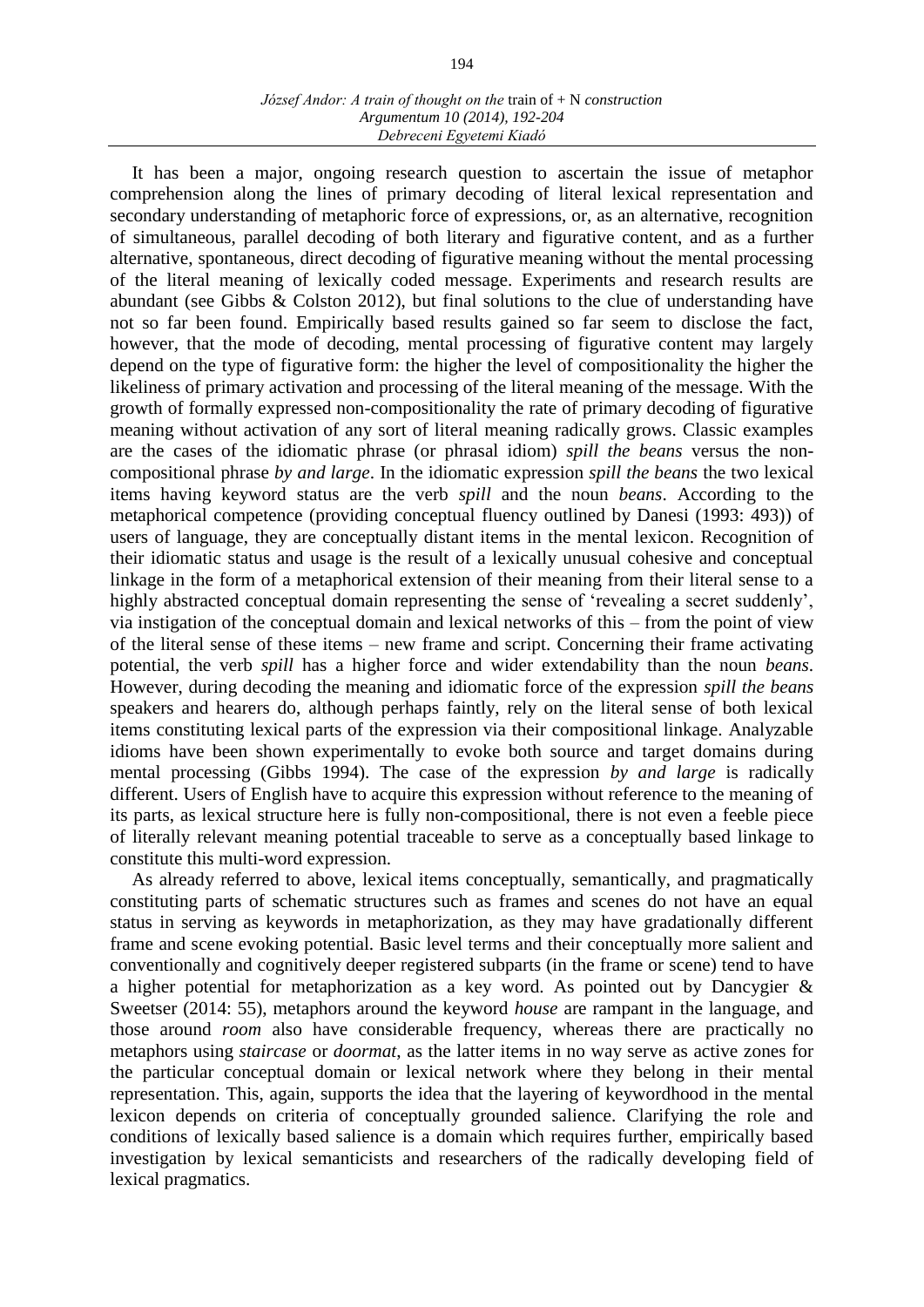As pointed out by Gibbs (2008: 3, 5), in usage many metaphors occur unconsciously, without being targeted or centred around a given issue. Referring to his experimental results of metaphor comprehension Glucksberg holds the view that expressions with a metaphoric load and force are spontaneously understood metaphorically by responding subjects (2001: 28). Other metaphors, however, especially those structured around keywords with a high frame instigating potential both in the source and the target domain, are used consciously, with a direct communicative purpose. For the latter case, see the classic example *Some lawyers are sharks*, and its targeted interpretation in the decoding of the communicative force of discourse. Both during the coding and the decoding process a rich body of frame-based encyclopaedic knowledge is activated in the mind of the speaker and hearer. Both keywords of the metaphorical representation may have positive and negative attributes, mentally stored properties. Lawyers may be clever, careful, helpful from a given communicative perspective, but they may also have negative features such as being ruthless, aggressive, vicious, from a different perspective. The same properties of negative or positive polarity may be highlighted during evoking encyclopaedic knowledge about sharks. Stereotypically (but also socioculturally) they are considered to be ruthless, aggressive, wicked, and therefore dangerous creatures. However the concept about the being may also contain various features of beauty, or cleverness, for instance. It can immediately be realized that the two lexical constituents of the metaphor may have matching features of their negative versus positive polarity metaphorically utilized and interpreted by decoders. The critical issue is to infer and decode the communicative purpose and force of the metaphor in the given context where the metaphor is used. According to general agreement among interpreters of the metaphor (in which the lexical items *lawyers* and *sharks* have a keyword status), the metaphor is stereotypically used with a negative force, utilizing the potential negative polarity of the pragmatic force of its constituents. (For further details of analysis see the classic monograph of Glucksberg (2001, especially Chapters 4 and 6) analysing in detail the attributive as well as culturally stereotypical properties of categories to which metaphors refer.)

As already mentioned above with reference to Lakoff & Johnson (1999), 'conceptual metaphors' are mappings across conceptual domains, from source to target via the activation of schematic types of knowledge. However, not every single metaphor is purely conceptually based concerning its nature and semantic-pragmatic force in linguistic representation. A large number of metaphors are merely based on perceptually coherent abstraction and may even lack conceptually grounded force. Such metaphors have been called 'image metaphors'. As noted by Crisp (1996: 83), these metaphors are experientially rather than conceptually grounded, they are individually rather than general-conceptually based. Semino & Steen provide an excellent example of image metaphors in their analysis of metaphorization in the language of literature, the case of the expression *ruddy moon* and its interpretation (2008: 239). Recognition of image metaphors is further supported through experimentation by Kintsch, who, outlining his model of latent semantic analysis, hypothesizes that word senses giving the grounds for lexically based metaphorization are not fixed but are emergent (Kintsch 2008: 131). A further important feature of conceptualization in metaphoric usage was recognized by Kövecses (2008: 382): metaphorization is mentally layered within the realm of conceptual domains. Accordingly, Kövecses points to the conceptual organizing status and role of "master metaphors" (2008: 382) possessing a degree of abstraction higher than that of metaphors falling under their domain in which keywordhood is more varied and specific. Such high-level superordinate metaphors are called 'generic-level metaphors'. Examples are also provided: EMOTION IS FORCE is taken to function as a generic, master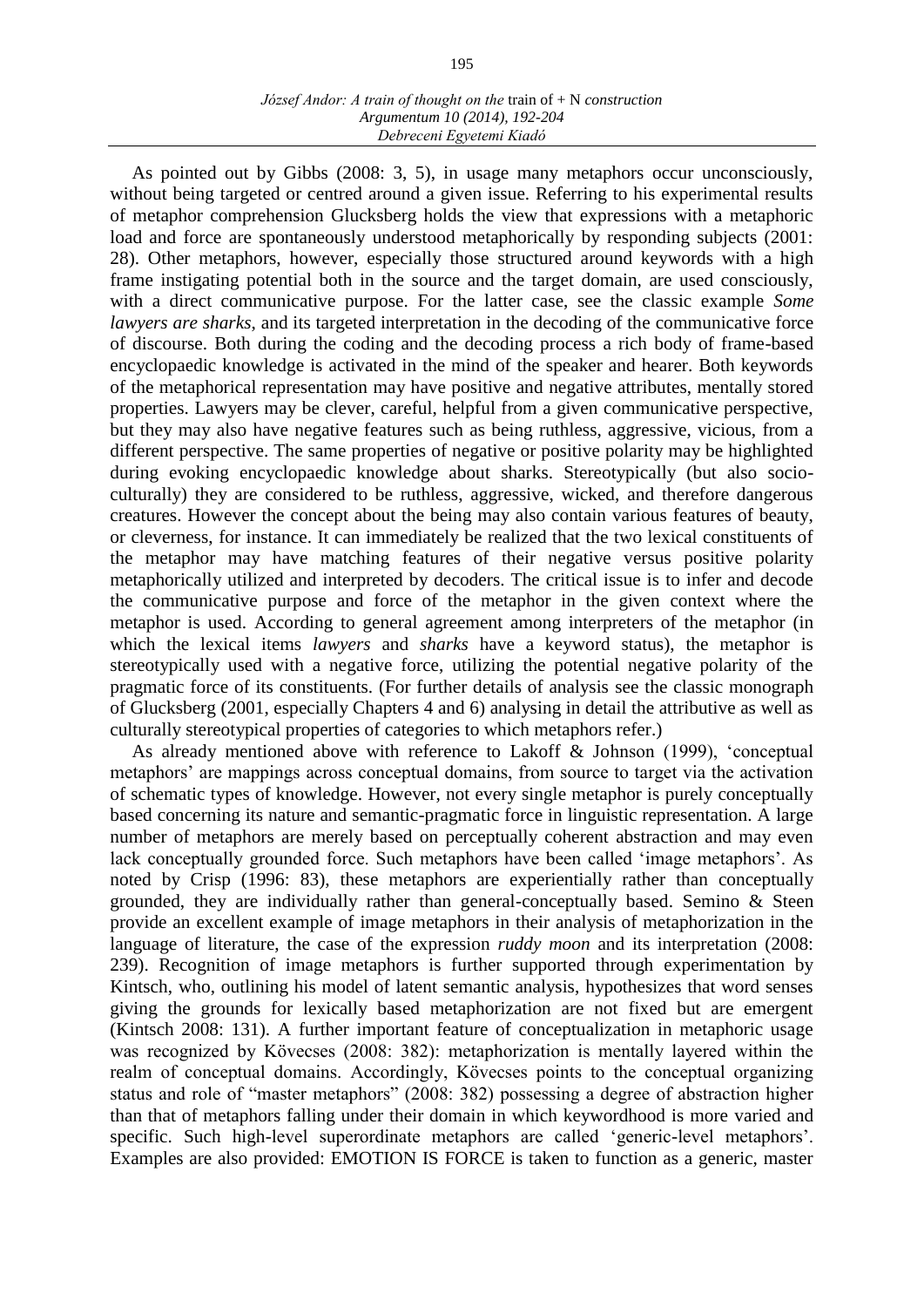metaphor, whereas the metaphors *anger is trespassing*, or *fear is a hidden enemy* are emotionspecific metaphors falling under its domain (2008: 382, 385-386).

## **2 The object of study**

The present study investigates the nature of metaphorization and constructionalization of the expression *train of + noun* based on four types of sources: standard, desk-size dictionaries of English, the classic, etymologically based Oxford English Dictionary, the data of the British National Corpus of 100 hundred million words, and native speaker testing of metaphor interpretation. The data gained from the latter two types of sources have been used as a control over each other.

## *2.1 Representation of train of + noun, or its sense, in six desk-size dictionaries of English*

In this section representation of the expression *train of* followed by nouns is studied in six well-known, standard monolingual dictionaries of English, five representing the British, and one the American regional variant of the language. The five dictionaries of British English were all based on corpora of large size, whereas the standard desk-size dictionary of American English was not corpus based. Definitions and interpretation of the meaning of the expression are listed in Table 1.

| <b>Dictionary</b>                                   | Definition of sense and/or example                    |  |  |
|-----------------------------------------------------|-------------------------------------------------------|--|--|
| The American Heritage Dictionary (AHD)              | Sense 5 of <i>train</i> : An orderly succession of    |  |  |
| $(5th$ edition) – not based on a corpus             | related events or thoughts (2012: 862)                |  |  |
| Oxford Advanced Learner's Dictionary                | Sense 3 of <i>train</i> : [usually sing.] a series of |  |  |
| $(OALD)$ (8 <sup>th</sup> edition) – corpus based:  | events or actions that are connected: His             |  |  |
|                                                     | death set in motion a train of events that led        |  |  |
|                                                     | to the outbreak of war. $(2010:1643)$                 |  |  |
| Collins COBUILD Advanced Dictionary                 | Sense 3 of <i>train</i> : N-COUNT [usu sing.] A       |  |  |
| $(5th edition)$ – based on COBUILD's <i>Bank of</i> | train of thought or a train of events is a            |  |  |
| <i>English</i> corpus of 645 million words          | connected sequence, in which each thought             |  |  |
|                                                     | or event seems to occur naturally or                  |  |  |
|                                                     | logically as a result of the previous one. Ex.:       |  |  |
|                                                     | He lost his train of thought for a moment,            |  |  |
|                                                     | then recovered it. Giles set in motion a train        |  |  |
|                                                     | of events which could culminate in tragedy.           |  |  |
|                                                     | (2009:1662)                                           |  |  |
| Cambridge Advanced Learner's Dictionary             | Sense 2 of train: train of thought/events: a          |  |  |
| $(CALD)$ $(3rd$ edition) – based on the             | series of connected thoughts or events: What          |  |  |
| Cambridge International Corpus (CIC) of             | amazing train of thought led you from                 |  |  |
| over 1 billion words                                | Napoleon to global warming? The book                  |  |  |
|                                                     | describes the train of events that led up to          |  |  |
|                                                     | the assassination. $(2008:1546)$                      |  |  |
| Macmillan English Dictionary (MED) (2 <sup>nd</sup> | Sense 2 of <i>train</i> : a series of events or       |  |  |
| edition) – based on the World English               | thoughts: <i>a train of events/thoughts</i> . Ex.:    |  |  |
| Corpus of 200 million words                         | Brett's phone call set in motion a disturbing         |  |  |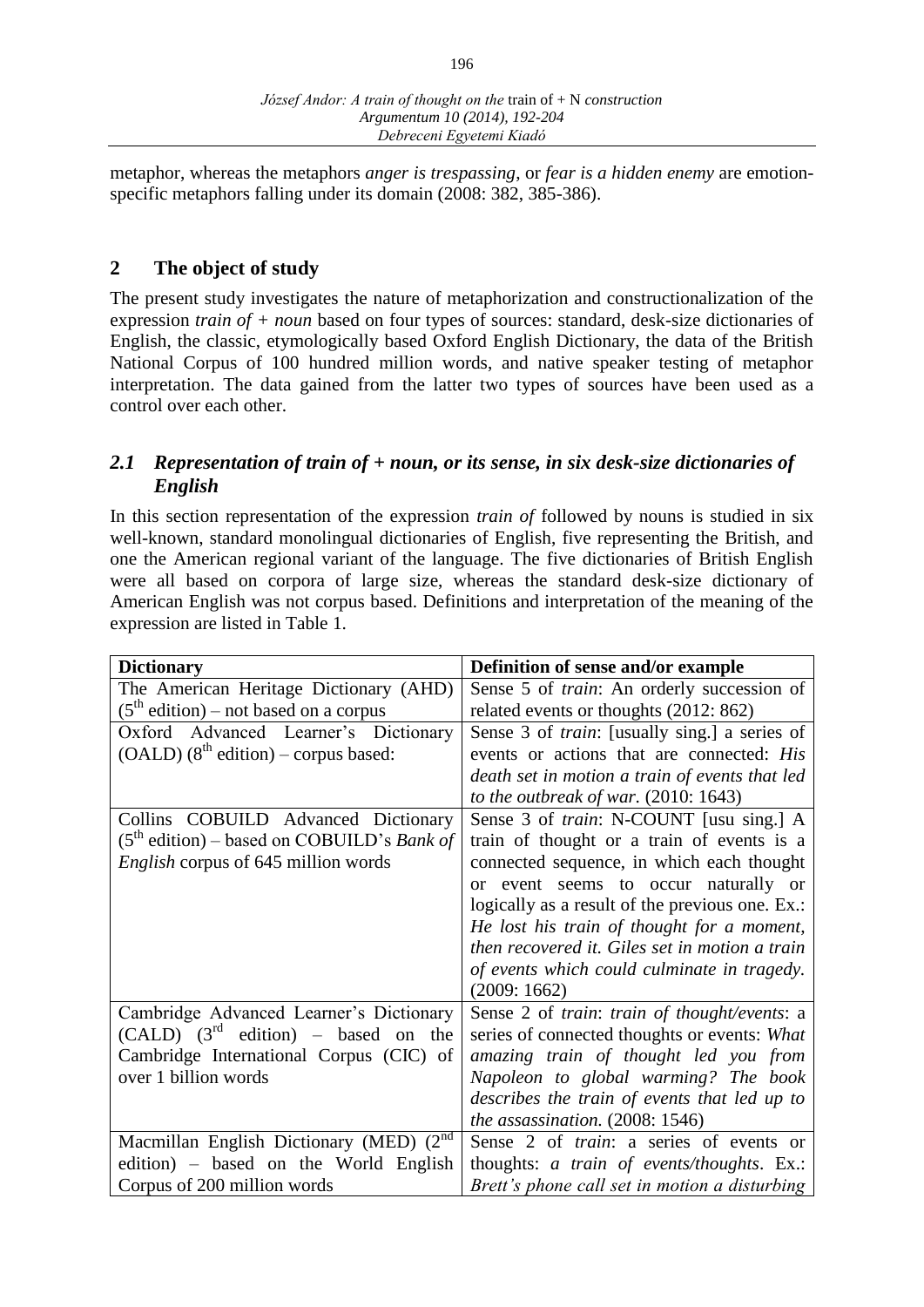|                                                                          | train of events.; lose your train of thought<br>(=forget what you are thinking): Ex.: Just a<br>minute, I've lost my train of thought. (2007:<br>1590)                                                                                                                                                                           |
|--------------------------------------------------------------------------|----------------------------------------------------------------------------------------------------------------------------------------------------------------------------------------------------------------------------------------------------------------------------------------------------------------------------------|
| Dictionary of Contemporary<br>Longman<br>English (LDOCE) $(5th$ edition) | Sense 2 of train: Series. a train of sth: a<br>series of events or actions that are related.<br>Ex.: The decision set off a train of events<br>which led to his resignation. Sense 3: train<br>of thought: a related series of thoughts that<br>are developing in your mind. Ex.: I've lost<br>my train of thought. (2009: 1875) |

*József Andor: A train of thought on the* train of + N *construction Argumentum 10 (2014), 192-204 Debreceni Egyetemi Kiadó*

*Table 1: Representation of the sense of train of +* N *in monolingual dictionaries of English*

It can be seen that all six dictionaries have attempted to describe and interpret the meaning of the expression *train of +* noun and they have listed it as some kind of sense of the headword *train* under a varied indexing of the given sense. Not even a single occurrence of the construction was to be listed under the entry *thought*. Concerning the distribution of the nominal potentially following *train of* only two, *thought* and *event* are to be found, which suggests that we are facing here the case of a phrasal collocative pattern of the expression. As for morphological patterning of appearance, *train* in its NP is preceded by different types of determiners, a definite or indefinite article, or possessive pronominals, which have a balanced rate of frequency of occurrence in the examples given. This description of the *train of +* N construction, however, misses a primary semantic-pragmatic factor of the sense and usage: no account is given in any of the dictionary sources of the metaphorical load (versus literal sense) of this type of expression. Additionally, although the examples given markedly reveal the relevance of semantic prosody<sup>2</sup> in their semantic potential by way of presenting cases in which the manifestation of either negative or positive polarity of content is obvious, the semantic functional load of this factor is left largely unnoticed by all of the dictionaries consulted. This aspect, however much obviously traceable, is heterogeneously represented by the examples given in the dictionaries. *Train of events* dominantly seems to have negative rather than positive polarity in its semantic prosody as exemplified by the sentences given in LDOCE, MED, OALD, COBUILD, and CALD. *Train of thought*, however, has both expressed positive (CALD) and negative (COBUILD, MED, LDOCE) polarity. A further piece of observation concerns the morphological representation of the lexical items constituting the source domain in the metaphorization: in the examples given by all the six dictionaries *event* occurs in its plural, whereas *thought* occurs in it singular form.

### *2.2 Representation of* **train of + N** *in OED*

 $\overline{a}$ 

The metaphorization of the sense of *train of +* noun is not a new phenomenon in English. Its occurrence is amply represented in the authoritative dictionary source of the English language with an etymological bias: *The Compact Oxford English Dictionary* (2<sup>nd</sup> edition). Definition of the metaphoric sense of the construction indexed as 11.b. can be found on p. 2094: "A series, succession, sequence (of actions, events, thoughts, or phenomena, etc.)". Usage of this

<sup>2</sup> The technical term "semantic prosody" refers to the positive versus negative potential collocational patterning of the lexis in textual or discourse based interpretation of cohesive, semantic-pragmatic representation. Its nature is described and analyzed in detail in the seminal monograph of Stewart (2010).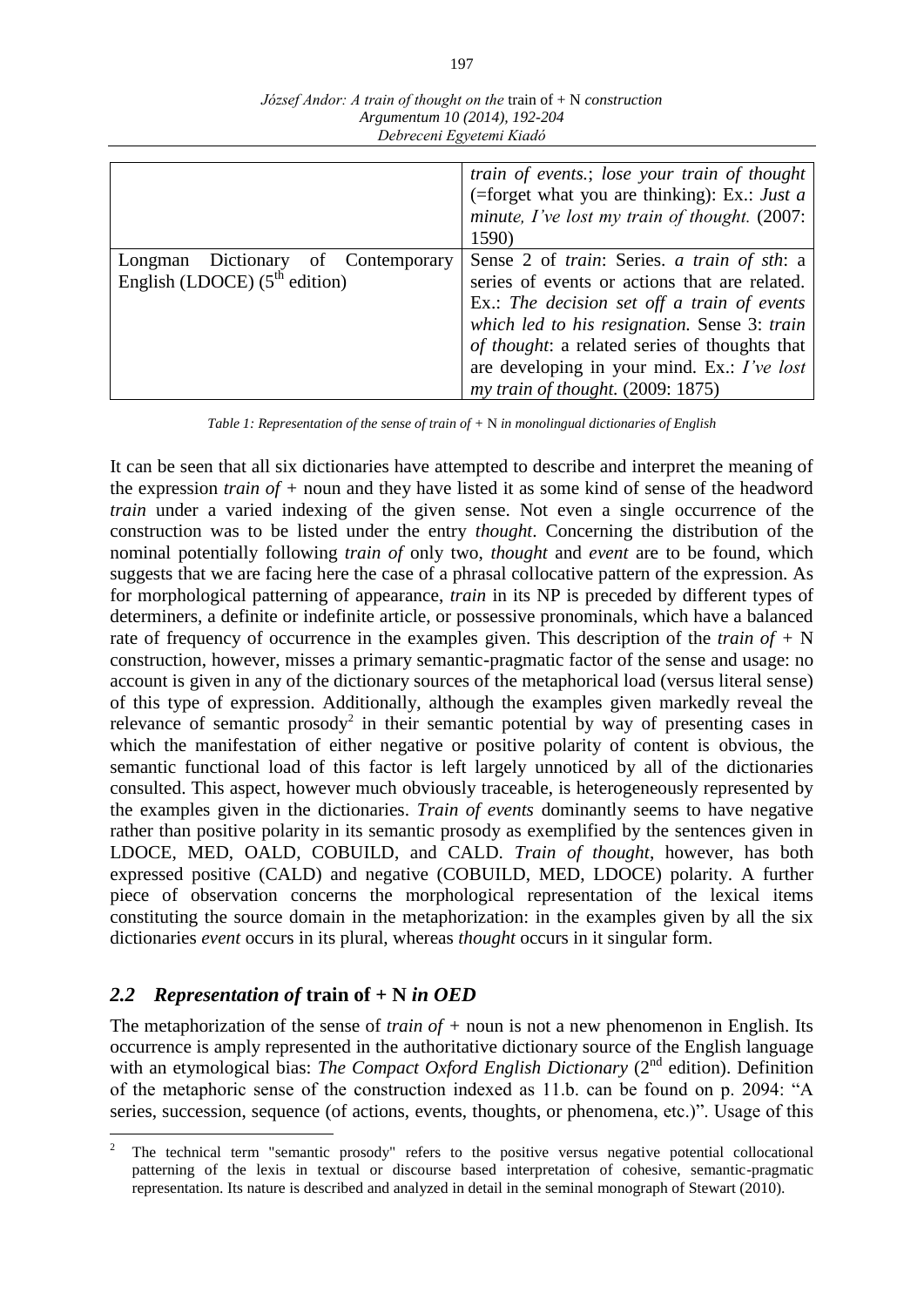sense has been rampant since the second part of the  $17<sup>th</sup>$  century. The rich body of examples given include the following:

1645: Howell: Lett. (1650). I. 445. *A wife is the best or worst fortune that can betide a man throughout the whole train of his life.*

1651: Hobbes: Levithan I. iii. 8. *By Consequence, or Trayne of Thoughts, I understand that succession of one Thought to another, which is called (to distinguish it from Discourse in words) Mentall Discourse.*

1690: Locke: Hum. Und. II. xiv. §3. *A train of ideas, which constantly succeed one another in his Understanding.*

1764: Reid: Inquiry v. §5. *Long and demonstrative trains of reasoning.*

1769: Robertson: Chas. V, I. Wks. 1813 v. 165. *A long train of fortunate events.*

1770: G. White: Let. 19. Feb. in Selborne (1789) II. iii. 125. *Your observation struck me so forcibly, that I naturally fell into a train of thought that led me to consider whether the fact was so.*

1858: *train of causes*, 1899: *train of thought*, 1912: *a very short train of waves,* 1953: *train of thought*, 1955: *train of talk*, 1959: *train of thought*

Let me call attention to the wide choice of nominal lexical items used following the entry *train* in the construction. Such a rich variability in the choice of the lexis of the expression carrying the given sense refers to the ongoing process of productivity and constructionalization in the history of English since the second part of the  $17<sup>th</sup>$  century up to our present days. Let me hypothesize here, based on the morphological character of the expression given, that dominance of the singular (rather than of the plural form) of the collocating nominal may perhaps also be symptomatic of the historical process of the constructionalization of the metaphorically used expression. At the same time, studying the total body of the examples given in OED, it can clearly be seen that the frequency of occurrence of *thought* is manifest from a historical perspective, that is, the ratio of the occurrence of the noun complement occurring in the construction reveals results similar to the conditions of usage in present-day English.

### *2.3 Corpus-based findings*

The frequency of occurrence as well as the lexical constituents and morphological variation of *train of +* noun were examined in BNC, the British National Corpus of 100 million words with the principal aim to see the choice and frequency of noun complements appearing in the construction. Data of the examination are given in Table 2. The total frequency of occurrence of the expression used in the literal as well as in metaphoric sense amounted to 183.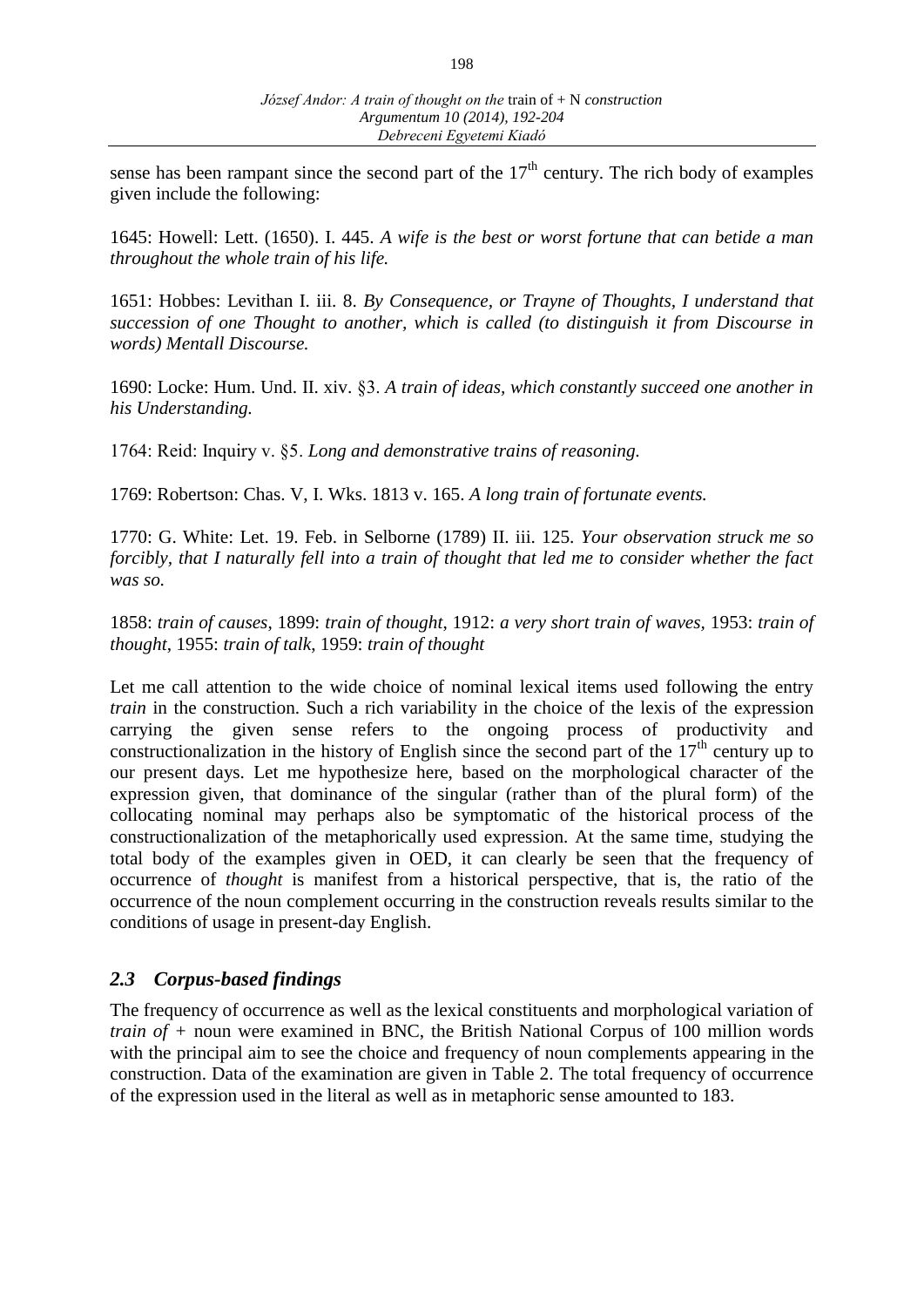| Literal train          | train of $(48)$          | a train of $(11)$ | trains of $(18)$ | the train of $(9)$  | the trains of $(1)$ |
|------------------------|--------------------------|-------------------|------------------|---------------------|---------------------|
| $of + N$               |                          |                   |                  |                     |                     |
| <b>Metaphoric</b>      | train of $(135)$         | a train of $(25)$ | trains of $(18)$ | the train of $(34)$ | the trains of $(2)$ |
| <i>train(s) of</i> + N |                          |                   |                  |                     |                     |
| <b>Immediately</b>     | thought $(76)$           | thought $(10)$    | thought $(6)$    | thought $(15)$      | ideas(1)            |
| following N            | events $(22)$            | events $(4)$      | ideas(2)         | events $(9)$        | thought(1)          |
| in metaphoric          | thoughts $(4)$           | servants (2)      | kites(2)         | associations(1)     |                     |
| sense                  | attendants (3)           | associations (1)  | animals(1)       | bubbles $(1)$       |                     |
|                        | pulses(3)                | clicks(1)         | clicks(1)        | courtship(1)        |                     |
|                        | impulses(2)              | consequences (1)  | gauge $(1)$      | developments        |                     |
|                        | sorts $(2)$              | donkeys(1)        | oxen(1)          | (1)                 |                     |
|                        | suspense $(2)$           | electrical        | pulses(1)        | idea(1)             |                     |
|                        | association (1)          | impulses(1)       | stimulation (1)  | impulses(1)         |                     |
|                        | associations (1)         | leaves (1)        | stimuli (1)      | incidents(1)        |                     |
|                        | birds(1)                 | plays(1)          | waves $(1)$      | pulses(1)           |                     |
|                        | books(1)                 | small boys $(1)$  |                  | regression(1)       |                     |
|                        | causality (1)            | stimuli (1)       |                  | suspense $(1)$      |                     |
|                        | clicks(1)                |                   |                  |                     |                     |
|                        | consequences (1)         |                   |                  |                     |                     |
|                        | countship(1)             |                   |                  |                     |                     |
|                        | developments (1)         |                   |                  |                     |                     |
|                        | donkeys(1)               |                   |                  |                     |                     |
|                        | fairies $(1)$            |                   |                  |                     |                     |
|                        | hair(1)                  |                   |                  |                     |                     |
|                        | <i>horses</i> $(1)$      |                   |                  |                     |                     |
|                        | idea(1)                  |                   |                  |                     |                     |
|                        | ideas(1)<br>incidents(1) |                   |                  |                     |                     |
|                        | kites(1)                 |                   |                  |                     |                     |
|                        | leaves (1)               |                   |                  |                     |                     |
|                        | players(1)               |                   |                  |                     |                     |
|                        | regression(1)            |                   |                  |                     |                     |
|                        | thinking $(1)$           |                   |                  |                     |                     |

*József Andor: A train of thought on the* train of + N *construction Argumentum 10 (2014), 192-204 Debreceni Egyetemi Kiadó*

*Table 2: Frequency of morphological variants of train of + N in BNC* 

The data of BNC reveal the primary collocative potential of the lexical item *thought* (in almost all of its cases used in the singular) with the pattern *train of*, followed by the nominal *event* used in its plural form without exception in the concordances, which data matches the dictionary representation of these items discussed in section 2.1. Occurrence of other nominals in the corpus-based data is significantly lower, and their choice is relatively balanced, however, their conceptual frame-based potential is highly varied in the given morphological variants of the expression. Rampant usage of the plural form of the collocating nominal except for *thought* is significantly outstanding. The data as given suggests that the lower the morphological complexity of the collocating nominal in the pattern (which in our case refers to usage of the noun complement in its singular rather than its plural form), the higher the potential of the given lexical item to undergo metaphorization in its collocational patterning with *train of*. Overabundance of plural forms of collocating nominals in the above lists refers to a possibly weaker stage of constructionalization and metaphorization. Concerning the rate of occurrence of the morphological patterning of the keyword *train* in the corpus, the form lacking a determiner (definite or indefinite article, possessive pronoun) or plural marker proved to be highest. Interestingly, frequency of patterning with the definite rather than the indefinite article was slightly higher in the text samples stored in BNC. Perhaps not so surprisingly, possessor *events* or its conceptual synonyms had not even a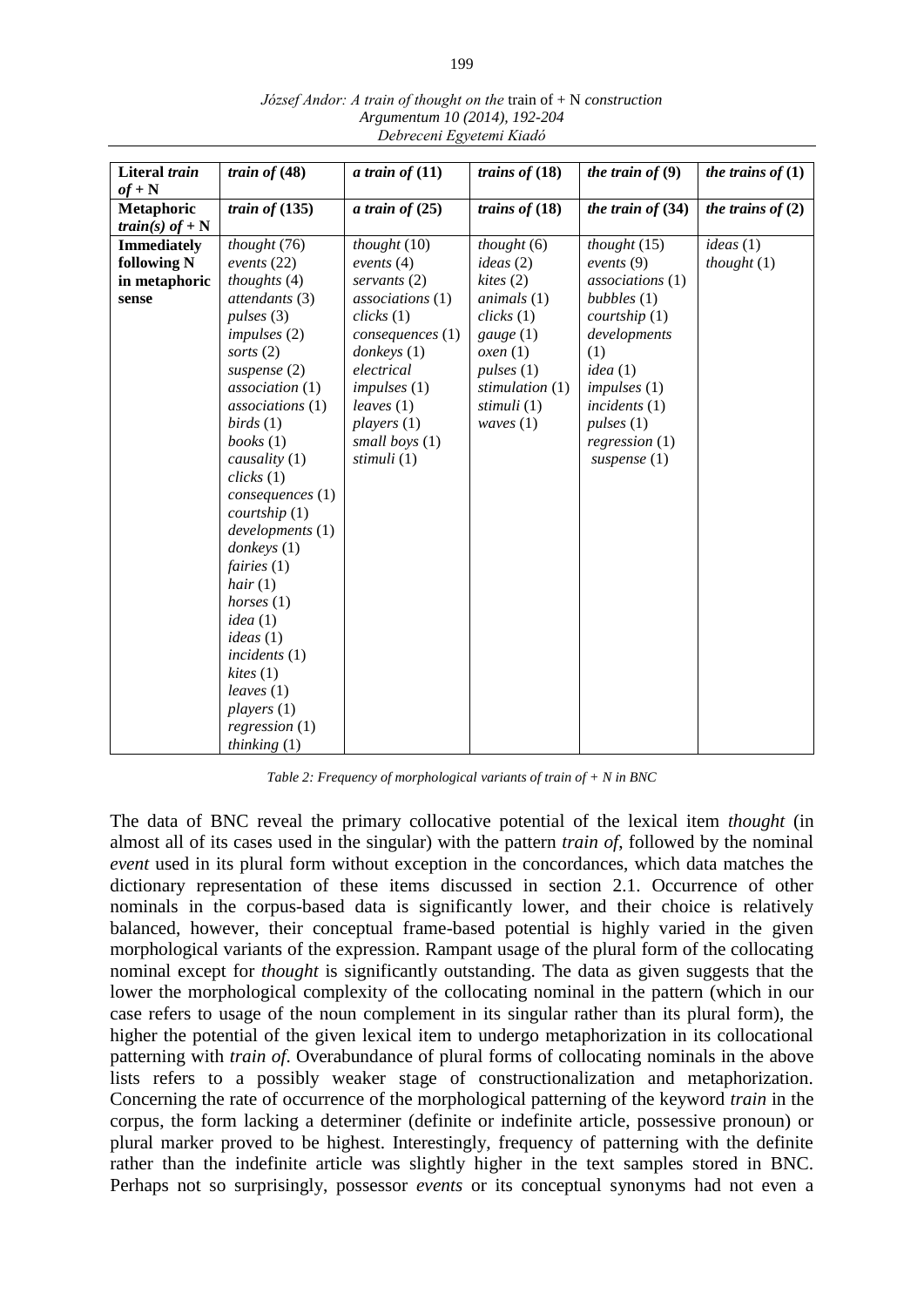single piece of occurrence in the morphological pattern where the head noun *train* occurred in its plural form.

# *2.4 Results of native speaker testing*

Aiming to gain data of control testing against those of the corpus-based examination, I verbally interviewed 20 native speaking adult individuals. They were given the pattern *train of* as stimulus and were asked to give possible collocating nominals in the construction which they either used in their own idiolect or considered to be acceptable in the language. They were also asked to express their views on the expression interpreting its meaning. Responses are given in Table 3.

| train of | events $(12)$ , ideas $(15)$ ,<br>reasoning $(3)$ , thought $(20)$ ,<br>understanding $(2)$ | continuity, directional,<br>metaphoric, negative<br>polarity for train of events,<br>movement, ongoing<br>character/nature, periodical,<br>process, progress, sequential |
|----------|---------------------------------------------------------------------------------------------|--------------------------------------------------------------------------------------------------------------------------------------------------------------------------|
|          |                                                                                             |                                                                                                                                                                          |

*Table 3: Nominals collocating with* train of *used or accepted by 20 native speakers of English*

A striking result of native speaker testing was the very low number of types and the numerical amount of nominals associatively linked to the pattern *train of*. The collocational potential of the noun *thought* was absolute and overwhelming, which refers to the constructional patterning, phrasal unity of the keywords of the expression. This result of testing clearly parallels those gained from corpus-based investigations. The relative frequency of the item *ideas* (used in its plural form!) expresses its semantic-pragmatic, conceptually (frame-based) linkage to the more expressed occurrence of *thought*. The same type of conceptual domain, that of mental activity seems to have been evoked via activation of two further items, *reasoning* and *understanding*. This conceptually based factor was simply neglected by the (mainly corpus-based) dictionaries consulted, without exception. Native speaker testing justified the conceptually based patterning of *train of* and *events* in metaphoric usage, but interestingly, it also revealed the fact that this linkage was somewhat weaker than that of the lexical items manifesting the conceptual domain of mental activity. Data expressing characterization of the nature of the metaphoric load and force of the phrasal construction reveal the importance of expressed conceptually as well as perceptually based aspectuality in interpreting its meaning. The role of semantic prosody via reference to an expressed rate of negative polarity in the case of phrasal collocability with the nominal *events* can be traced markedly in the test results, a factor left without notice and interpretation by the learner-based dictionaries.

## *2.5 Discussion of metaphorization and constructionalization*

As a result of the corpus-based findings and native speaker testing, but also, to some extent, based on the representation of our object of study in monolingual dictionaries of English, and with reference to the historically based *OED* (*The Compact Oxford English Dictionary*), we have been witness to an undoubtedly powerful tendency of metaphorization of the *train of +*  N expression, or lexical pattern. The most outstanding lexical representation of this process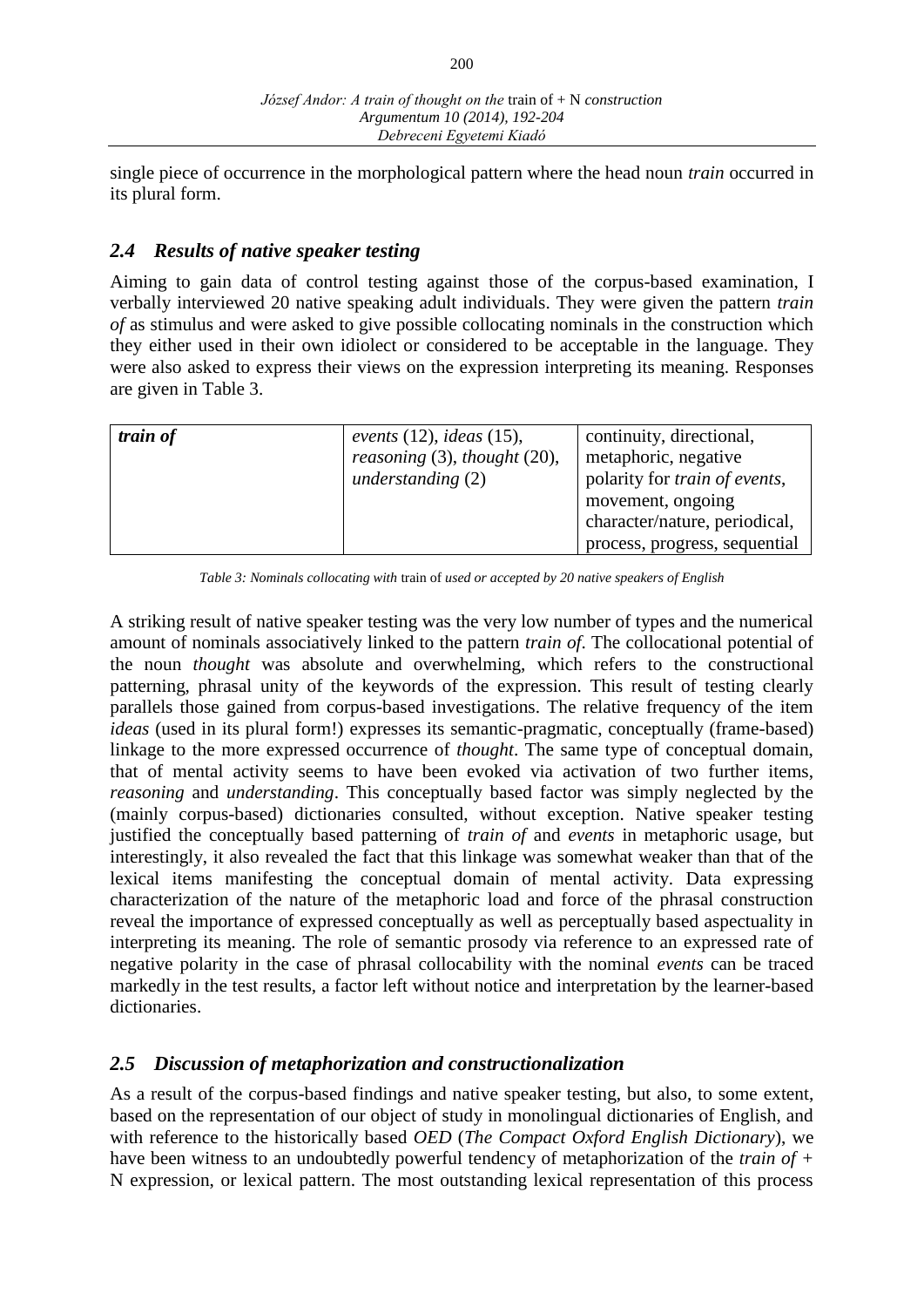obviously occurred in the metaphoric manifestation of *train of thought*, with both keywords morphologically occurring in their singular form, but metaphorization of *train of events* (in the plural form of the nominal complement keyword) was also frequent. Most of the other nominals occurring as prepositional complements in the expression had a much lower rate of frequency in BNC, they were countable, and were dominantly represented in their plural form. These observations clearly express the process of the metaphoric and formal constructionalization of the expression. From a formal and semantic point of view, due to the relative flexibility of morphosyntactic representation, we can also say that we are facing here the case of idiomaticization, or perhaps, viewing the dominant lexical variant of the construction both synchronically and diachronically, we may also feel witness to the case of development of a form of phrasal constructionalization with reason. Let me also note (with reference to experimentation by Gibbs and Colston (2012) as well as by Kintsch (2008)) that during comprehension of *train of thought* decoding the communicative force of the expression spontaneously and directly happens non-literally and via activation of the figurative sense rather than via the literal meaning of the lexical constituents of the conceptual metaphor, which points to the non-compositional nature of the expression. This fact without any doubt serves as a primary condition of revealing constructionalization. Interpreting the meaning and communicative force of the expression in this way is highly influenced by conditions of the salience of these constituents, conventionality of their co-occurrence arising from lexical pragmatic (schematic) factors, for instance, frequency of co-occurrence and acceptability, based on conceptual and cognitively stored and enhanced matching as described and analysed in Giora's seminal monograph (2003).

But let us further investigate the nature of metaphorization we are witness to. According to the cognitive linguistic framework of interpreting metaphorization, *train of thought/ideas*  conceptualizes the notion of 'movement' or 'journey' given in the THINKING IS MOVEMENT conceptual metaphor of the generic type (see section 1 above), of which master metaphor (Kövecses 2008: 382) it is a subordinate type. In these metaphors the items of key status, 'movement' and 'journey', constitute the source domain, and 'thinking' (and other, conceptually salient synonyms in its lexical domain) serves as the target domain. Consequently, in the lexical representation of the master metaphor in the form of the conceptual metaphor *train of thought* the lexical item *train* linguistically embodies the source, whereas the item *thought* expresses the target.

Beyond being identified as a conceptual type of idiom, *train of thought* can also be taken to be the linguistic representation of an image metaphor along the lines of argumentation given by Crisp (1996) and Semino & Steen (2008). Image metaphors are perceptually, that is, experientially grounded. *Train* in the metaphor, beyond being grounded conceptually, may also be understood and interpreted perceptually as based on the conceptually relevant parameters of length, periodicity, moving, directionality, which features are basic facets of the perceptually grounded concept of 'trainhood' mentally stored in lexical network of the conceptual domain (frame, scene, and script) of the transportation schema, and which features then inherently constitute the basis of the process of metaphorization. (Let me note here that exactly such features were clearly activated in the memory of my native speakers during testing described and interpreted in section 2.4.) This can be interpreted by saying that the train-specific image schema is constituted by a number of generic image-creating factors, and these include length, movement, and others. Another major factor underlying metaphorization is the fact that 'train' serves as a constituent in the mental framing of 'travelling' or 'transport' about which subjects have acquired and developed stereotypical knowledge in the course of their cognitive development. It is this mental framing that serves as an underlying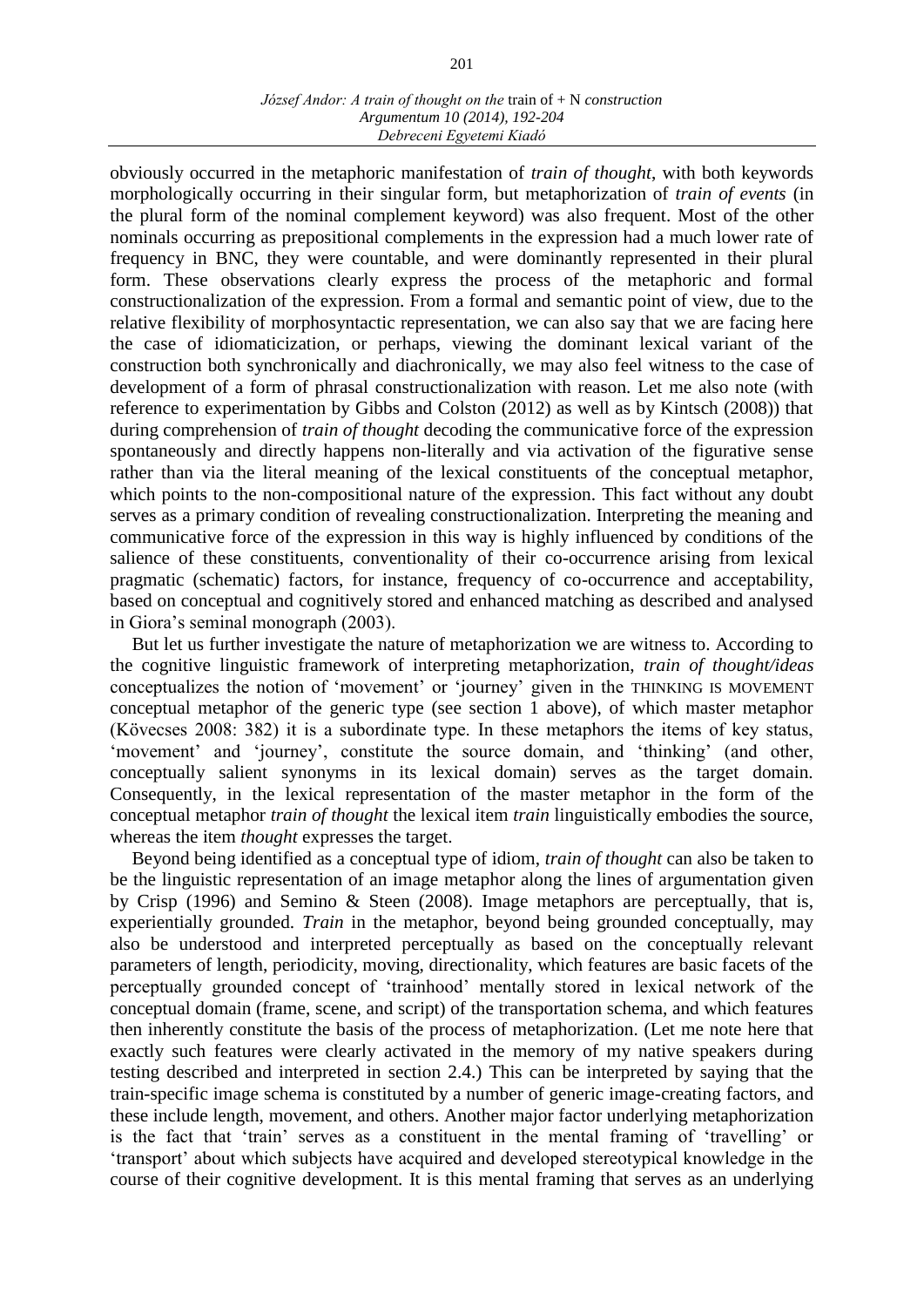force of making metaphorical inferences. The lexical item *train*, having the status of a keyword in the expression, spontaneously and simultaneously activates this mentally stored underlying frame together with the relevant generic image schema related to it.<sup>3</sup> The source and the target domain's keywords may have a balanced schema-evoking potential both in their literal meaning and also in their metaphoric constructionalization. However, the schema evoking potential of these functional constituents may also have a different grade in metaphorization. In the phrasal construction that is the object of this study, the frame-evoking potential of the keyword of the source domain, *train* surpasses that of its target domain partner.

As already noted and tested above relying on corpus evidence, *train* is metaphorically conceptualized with *thought* primarily and most conspicuously in the singular morphological form of the two nominals as a phrasal construction. Representation of the plural form of the source domain nominal in the metaphorically based construction has fairly low frequency, and its occurrence in a historical perspective is much more recent, which fact, I believe, points to the role of an analogical development in the historical extension of usage of this construction.<sup>4</sup> Hypothesizing the firmer status of usage of the singular form in constructional appearance is supported by the fact that in the large, well-tagged BNC corpus not even a single case of occurrence of the expression with simultaneous pluralization of the source keyword *train* and the target keyword *thought* (*trains of thoughts*) can be found.<sup>5</sup>

### **3 Conclusion**

Based on the results of findings gained from corpus-based investigations as well as native speaker testing used as parallel, simultaneous control, it can be stated that the object of this study, the expression *train of thought*, and more broadly, the lexical pattern *train of +* N is to be taken as a constructional type as well as a phrasal metaphor which is simultaneously conceptually and image-based in English, both from a historical and a synchronic perspective. Its mental processing and storage is schematic in nature, and from a functional point of view its representation is non-compositional underlying its strict metaphorical, non-literal understanding enhanced by conditions of conceptually and lexically based salience.

### **Sources**

 $\overline{a}$ 

*The British National Corpus* (CD-ROM Version). Oxford: Oxford University Computing Centre.

Fox, C. (ed.) (2009): *Longman Dictionary of Contemporary English* (5<sup>th</sup> edition). Harlow, Essex: Pearson Longman.

<sup>3</sup> I would like to thank Zoltán Kövecses for his useful pieces of advice given in support of this argumentation.

<sup>&</sup>lt;sup>4</sup> This hypothesis, however, requires further support via corpus-based investigation of the regional and stylistically different varieties of the language. The data of *thought* vs. *thoughts* in the construction will have to be further interpreted against the metaphorically based constructional occurrence of other nominals which do occur in the corpus, especially those which, concerning their frame-based status, are conceptually closely related to the concept of 'thought'.

<sup>&</sup>lt;sup>5</sup> Let me note, however, that usage of the double plural form *trains of thoughts* gradually seems to gain some ground in current English (especially US-based) usage. Examples of this form have started to occur dominantly in media language since first decade of the 21st century.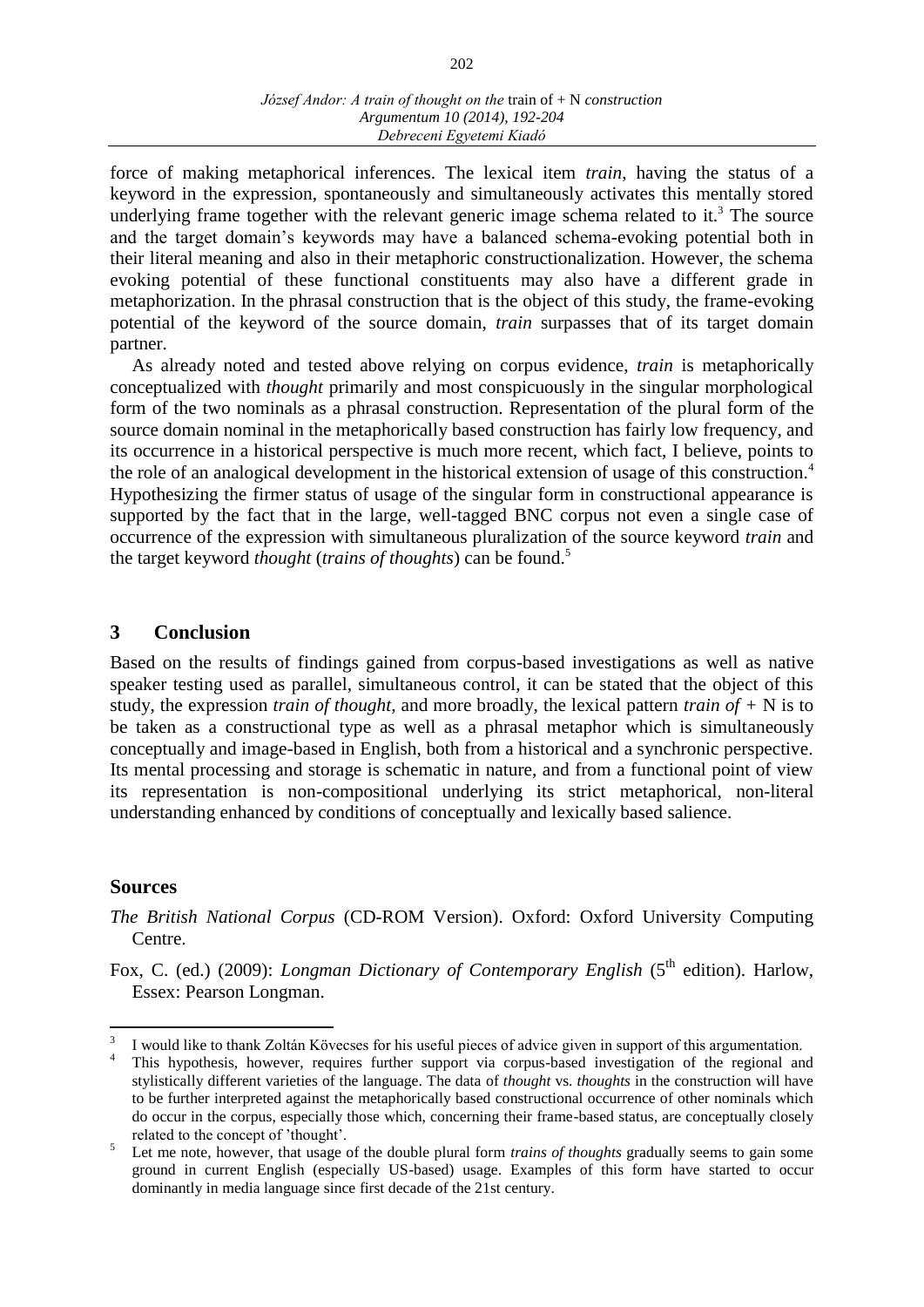- Nation, P. & Sinclair, J. (eds.) (2009): *Collins COBUILD Advanced Dictionary* (5<sup>th</sup> edition). Boston, MA: Heine Cengage Learning.
- Simpson, J.A. & Weiner, E.S.C. (eds.) (1991): *The Compact Oxford English Dictionary* (2<sup>nd</sup> edition). Oxford: Clarendon Press.
- Taylor, P. & Pickett, J.P. (eds.) (2012): *The American Heritage Dictionary* (5<sup>th</sup> edition). New York: Dell.
- Turnbull, J. & Lea, D. (eds.) (2010): *Oxford Advanced Learner's Dictionary* (8<sup>th</sup> edition). Oxford: Oxford University Press.
- Walter, E. & Good, M. (eds.) (2008): *Cambridge Advanced Learner's Dictionary* (3rd edition). Cambridge: Cambridge University Press.

#### **References**

- Andor, J. (1985): On the psychological relevance of frames. *Quaderni di Semantica*, *VI/2*. 212-221.
- Crisp, P. (1996) Imagism's metaphors: A test case. *Language and Literature* 5, 79-92.
- Dancygier, B. & Sweetser, E. (2014): *Figurative Language*. Cambridge: Cambridge University Press.
- Danesi, M. (1993): Metaphorical competence in second language acquisition and second language teaching. In: Alatis, J.E. (ed.): *Georgetown University Round Table on Language and Linguistics*. Washington, D.C.: Georgetown University Press, 489-500.
- Gibbs, R.W. (1994): *The Poetics of Mind: Figurative Thought, Language, and Understanding*. New York: Cambridge University Press.
- Gibbs, R.W. (2008): Metaphor and thought: The state of the art. In: Gibbs, R.W. (ed.): *The Cambridge Handbook of Metaphor and Thought*. Cambridge: Cambridge University Press, 3-13.
- Gibbs, R.W. & Colston, H.L. (2012): *Interpreting Figurative Meaning*. Cambridge: Cambridge University Press.
- Giora, R. (2003): *On Our Mind: Salience, Context, and Figurative Language*. Oxford: Oxford University Press.
- Glucksberg, S. (2001): *Understanding Figurative Language*. Oxford: Oxford University Press.
- Kintsch, W. (2008): How the Mind Computes the Meaning of Metaphor. In: Gibbs, R.W. (ed.): *The Cambridge Handbook of Metaphor and Thought*. Cambridge: Cambridge University Press, 129-142.
- Kövecses, Z. (2008): Metaphor and emotion. In: Gibbs, R.W. (ed.): *The Cambridge Handbook of Metaphor and Thought*. Cambridge: Cambridge University Press, 380-396.
- Kövecses, Z. (2010): *Metaphor: A Practical Introduction* (2<sup>nd</sup> Edition). Oxford: Oxford University Press.